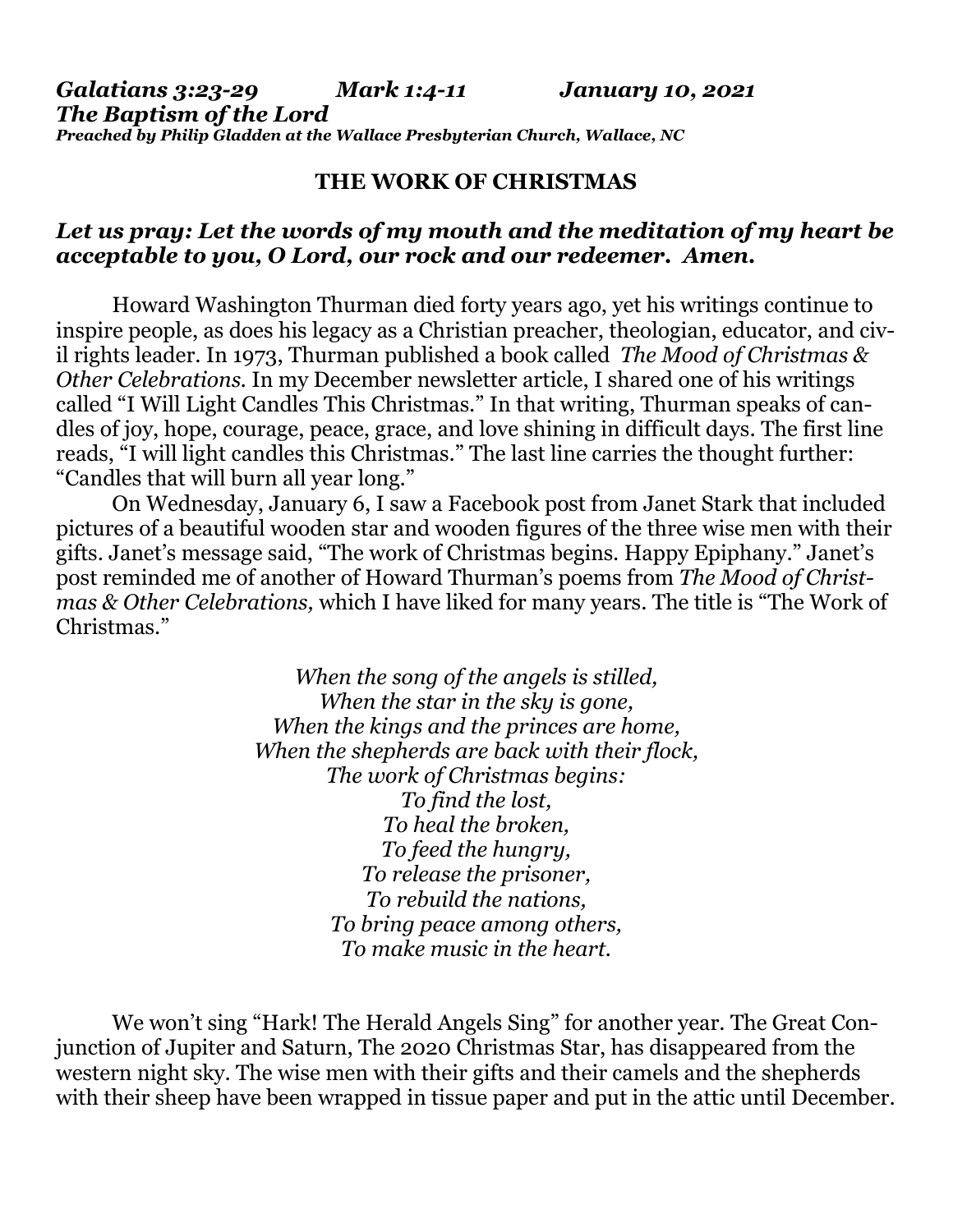The Twelve Days of Christmas have come and gone. Now,the work of Christmas not only begins, but must continue all year long.

As I said last Sunday, January 6 is the Day of Epiphany, "Old Christmas." In Western Christianity, Epiphany marks the visit of the wise men to the Christ child and the revelation of Jesus to the Gentiles. So, Epiphany is also known as "Three Kings Day." In Eastern Christianity, however, January 6 traditionally commemorates the baptism of Jesus by John in the Jordan River, when Jesus' identity as the Son of God is revealed to the world.

On the church calendar, today is designated as the Baptism of the Lord. Not only do we remember Jesus' baptism, we are invited and encouraged to remember our own baptisms and their significance for our lives. According to the Presbyterian Mission website, "The Baptism of the Lord is closely related to Epiphany and should be considered in relation to that feast. Jesus' ministry to bring in God's rule was inaugurated in his baptism. As he came out of the water, the Spirit rested on Jesus and a sign of God's approval was heard. On this day, we celebrate not only Jesus' baptism but our own as well, for our baptism is rooted in Christ. Baptism joins us to Christ and his church, and with all of the baptized we are called to share in Jesus' ministry. In the waters of baptism we are buried with Christ, cleansed of our sins, and raised to share in his resurrection. The Spirit is given to us and we are declared the children of God."<sup>1</sup>

In Mark's gospel, Jesus goes down to the river to pray and to get baptized by John, who is preaching a baptism of repentance for the forgiveness of sins. Did Jesus need to get baptized for the forgiveness of sins? No. But he knew it was the right thing to do. As someone has said, Jesus' baptism was "an act expressing the obedience and the sacrifice that would shape the course of Jesus' life, ministry, and death."<sup>2</sup>

Mark's gospel moves along at a fast pace. There is no Christmas story with a baby in the manger, shepherds in the field, wise men with their gifts, and a star in the sky. Instead, Jesus appears on the banks of the Jordan River, ready to get baptized by John. But that's not to say there's no Christmas message in this story today. When Jesus came up out of the waters of baptism, he saw the heavens ripped apart and the Spirit descending on him like a dove and heard a voice saying, "You are my Son, the Beloved; with you I am well pleased." (Mark 1:10-11)

In our epistle lesson this morning from Paul's letter to the churches in the province of Galatia, we heard about the difference baptism makes in our lives. In his commentary on the gospel of Mark, Lamar Williamson points out the parallels between Jesus' baptism and our own baptisms.

 $*$  In Mark's gospel, Jesus' baptism establishes his identity  $-$  "You are my Son, the Beloved."

\* In Paul's letter, through our baptisms our identities are established — "in Christ Jesus you are all children of God through faith."

\* In Mark's gospel, Jesus is who God says he is — "You are my Son, the Beloved."

\* In Paul's letter, we are who God says we are — "children of God, heirs according to the promise."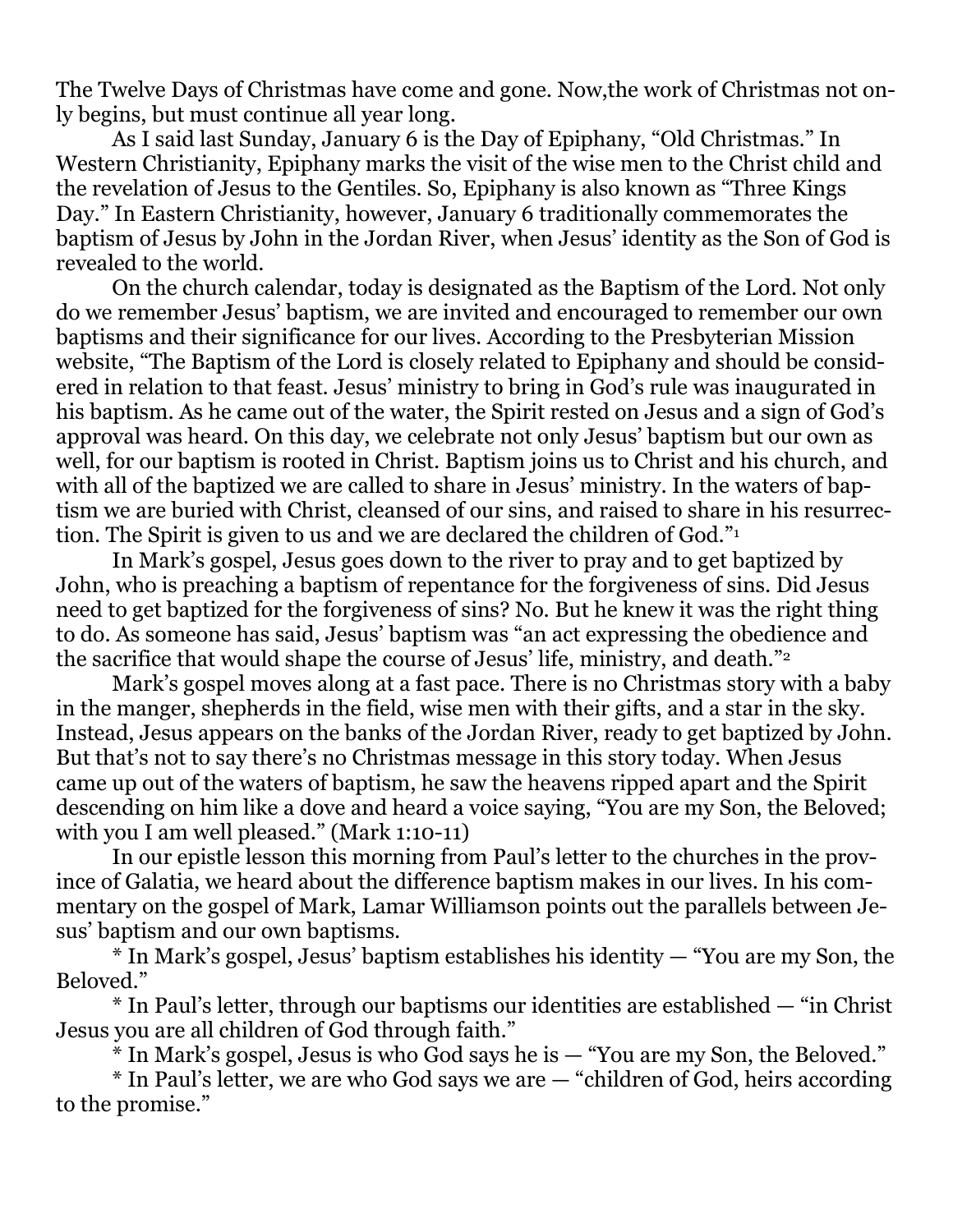Four verses after the baptism story, Jesus delivers his inaugural address, and it's only nineteen words long: "The time is fulfilled, and the kingdom of God has come near; repent, and believe in the good news." (Mark 1:15) Then Jesus begins his public ministry of teaching and healing and forgiving and accepting and proclaiming the kingdom of God. As another Christian writer observes, "Again and again, as Jesus casts out unclean spirits, heals the sick, feeds the hungry, and welcomes the outcast, he will only do to others what has already been done to him, telling them via word and deed that they, too, are beloved children of God with whom God is well pleased."<sup>3</sup>

As Jesus began to do the work of Christmas thirty years after the shepherds and the wise men visited him in Bethlehem, he did so, knowing he was a beloved child of God, knowing that God was with him, knowing that he had been called to walk in God's ways, knowing that in his baptism he had identified himself with us in every way. As we celebrate Jesus' baptism today and remember our own baptisms (whether we actually remember the event itself or not!), we are reminded that we are beloved children of God, that God is with us, that we have been called to walk in God's ways, that we have Christmas work to do.

So think about your own baptism. Maybe you remember "going under the water and coming up again." Maybe you've been told throughout your life about being presented as a baby. Think about what difference your baptism can make from this point going forward. This week I read these words in a sermon about Jesus' baptism and our baptism: "No matter where you are baptized . . . whether it's in front of the same font where your grandmother and mother were baptized or whether it's by the banks of the river, or whether it's standing in the sanctuary of a place where even you can hardly believe you've found a home . . . no matter where it is, the water and the promise and the prayer take just a few moments. But truly saying yes to our baptism is the daily work of the rest of our lives. It is saying yes to the world and yes to a life torn open by the love of God."<sup>4</sup>

Our Affirmation of Faith today is called "The Litany of Walking Wet." (see below) I have used this litany for many years in Confirmation Class. As I was searching through my Confirmation files for the litany, I came across another affirmation of faith that I have also used with our confirmands over the years. As I close with these words, think about your baptism. Think about who you are as a beloved child of God. Think about the work of Christmas we are all called to do.

> *By the Holy Spirit, I am made one with the Lord Jesus Christ. I am baptized into Christ's body, the church. As a member of this community, I trust in God's Word, share in the Lord's Supper, and turn to God in prayer. As I grow in grace and knowledge, I am led to do the good works that God intends for my life.*